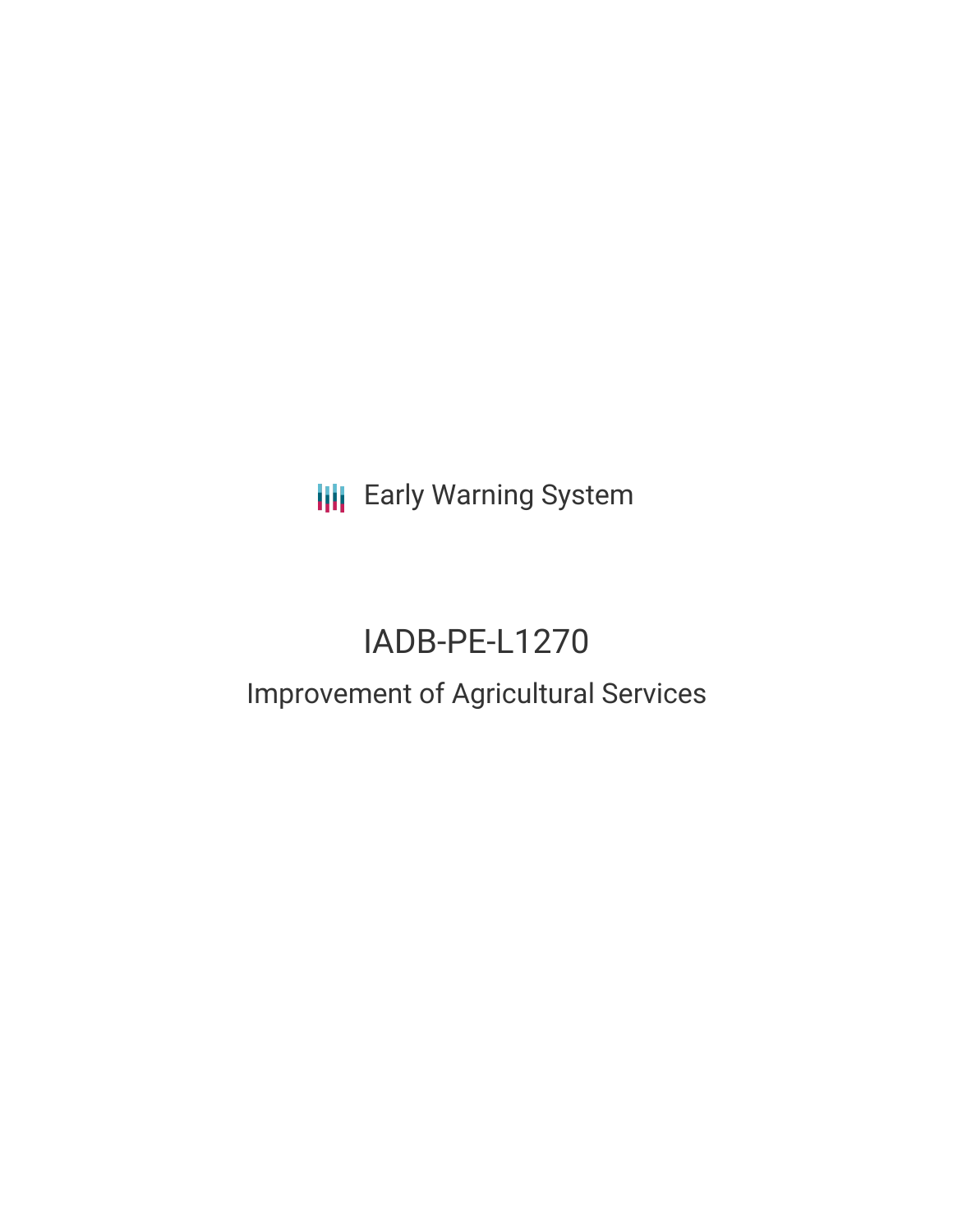### **Quick Facts**

| <b>Countries</b>               | Peru                                   |
|--------------------------------|----------------------------------------|
| <b>Financial Institutions</b>  | Inter-American Development Bank (IADB) |
| <b>Status</b>                  | Approved                               |
| <b>Bank Risk Rating</b>        | B                                      |
| <b>Borrower</b>                | Government of Perú                     |
| <b>Sectors</b>                 | Agriculture and Forestry               |
| <b>Investment Type(s)</b>      | Loan                                   |
| <b>Investment Amount (USD)</b> | \$75.00 million                        |
| <b>Loan Amount (USD)</b>       | \$75.00 million                        |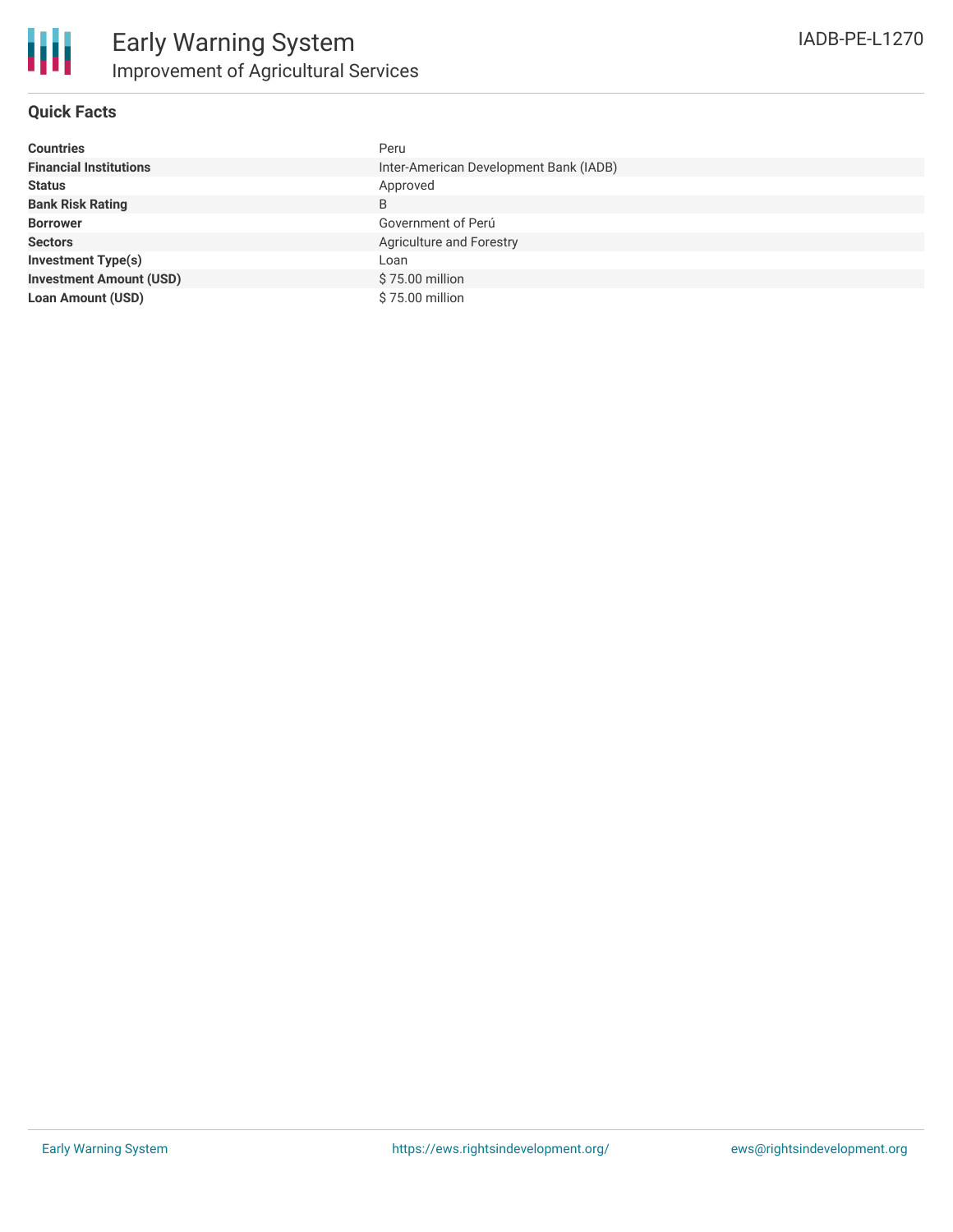

## **Project Description**

Contribute to improving the quality of public goods and services provided by the agricultural sector.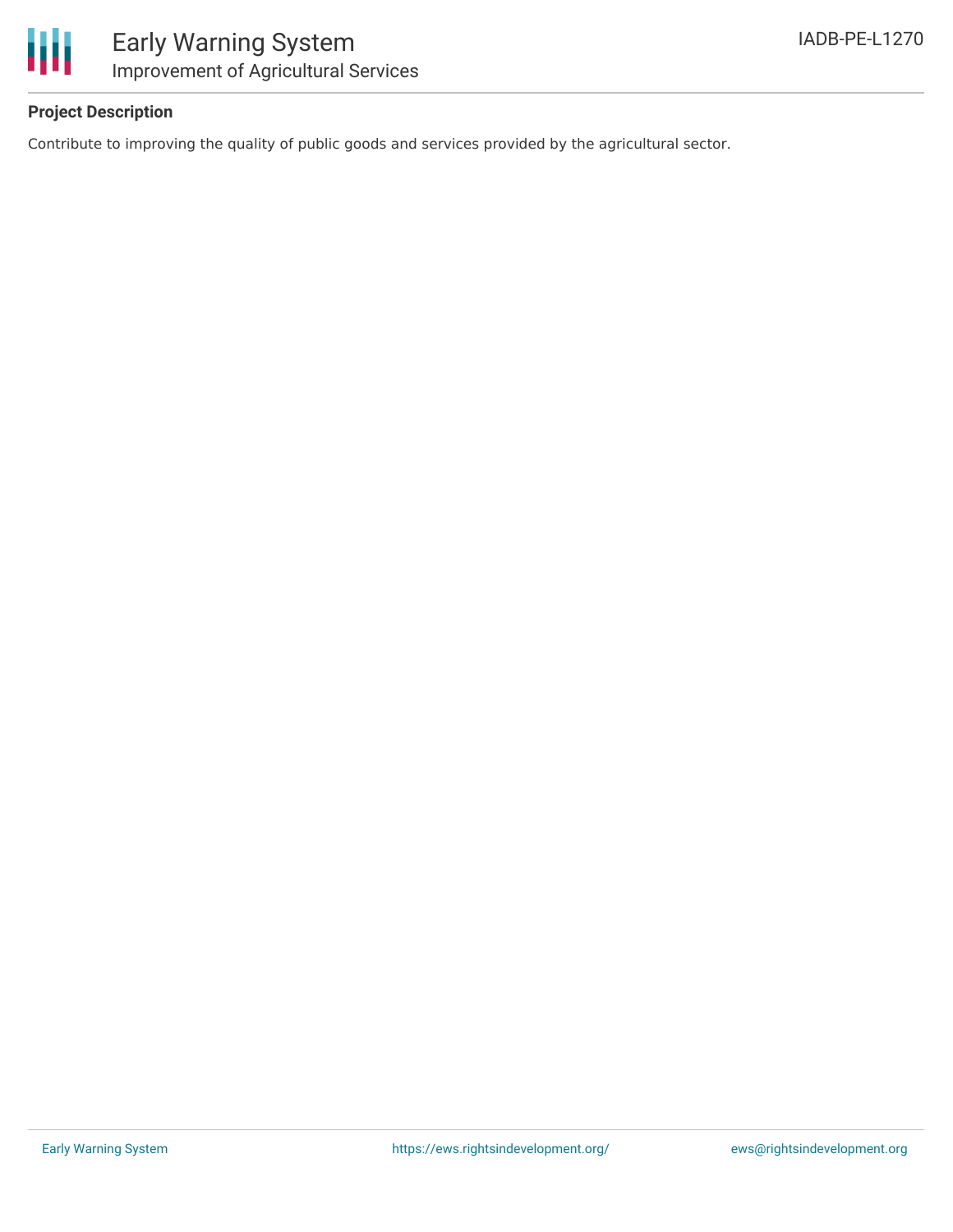

### **Investment Description**

• Inter-American Development Bank (IADB)